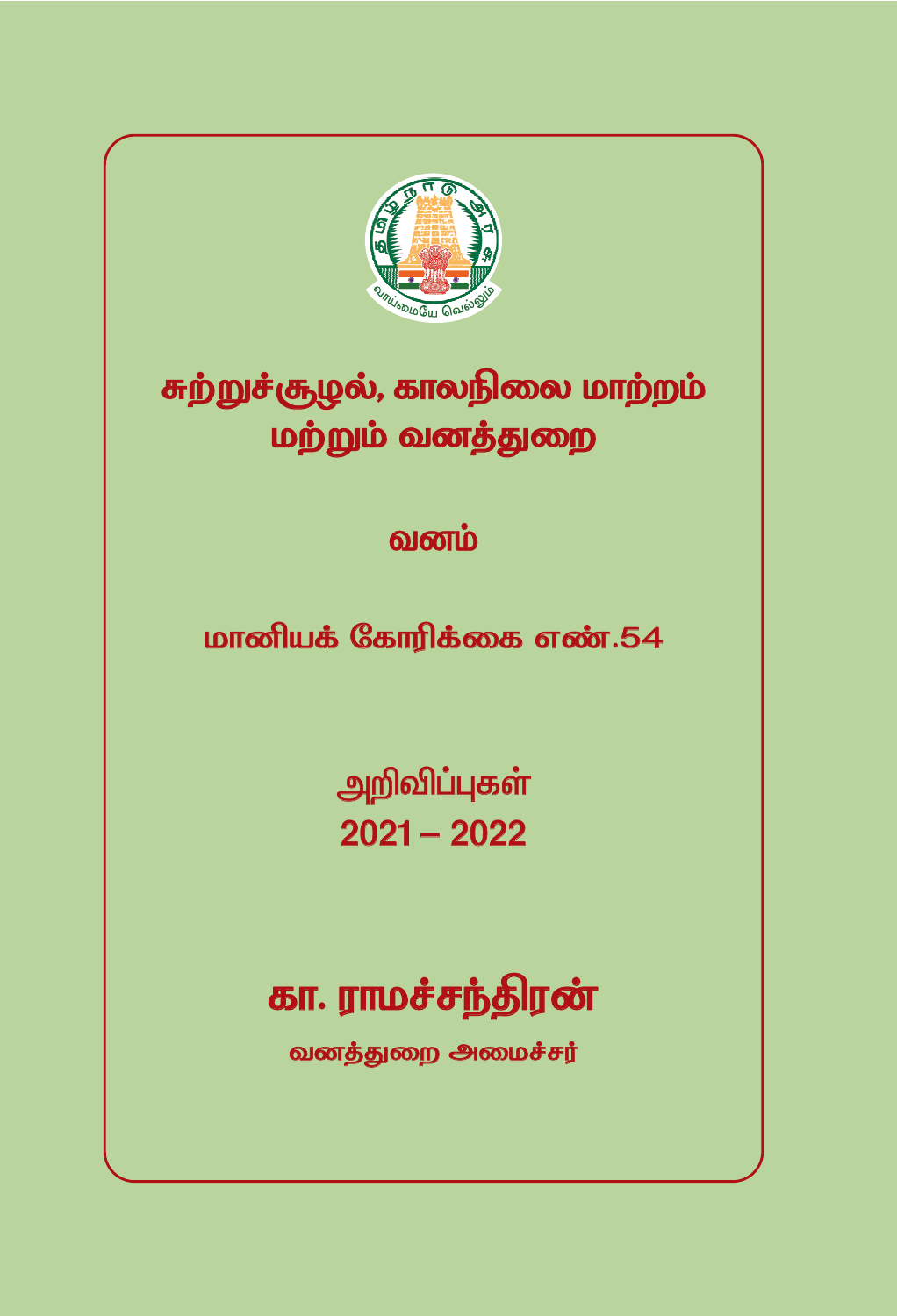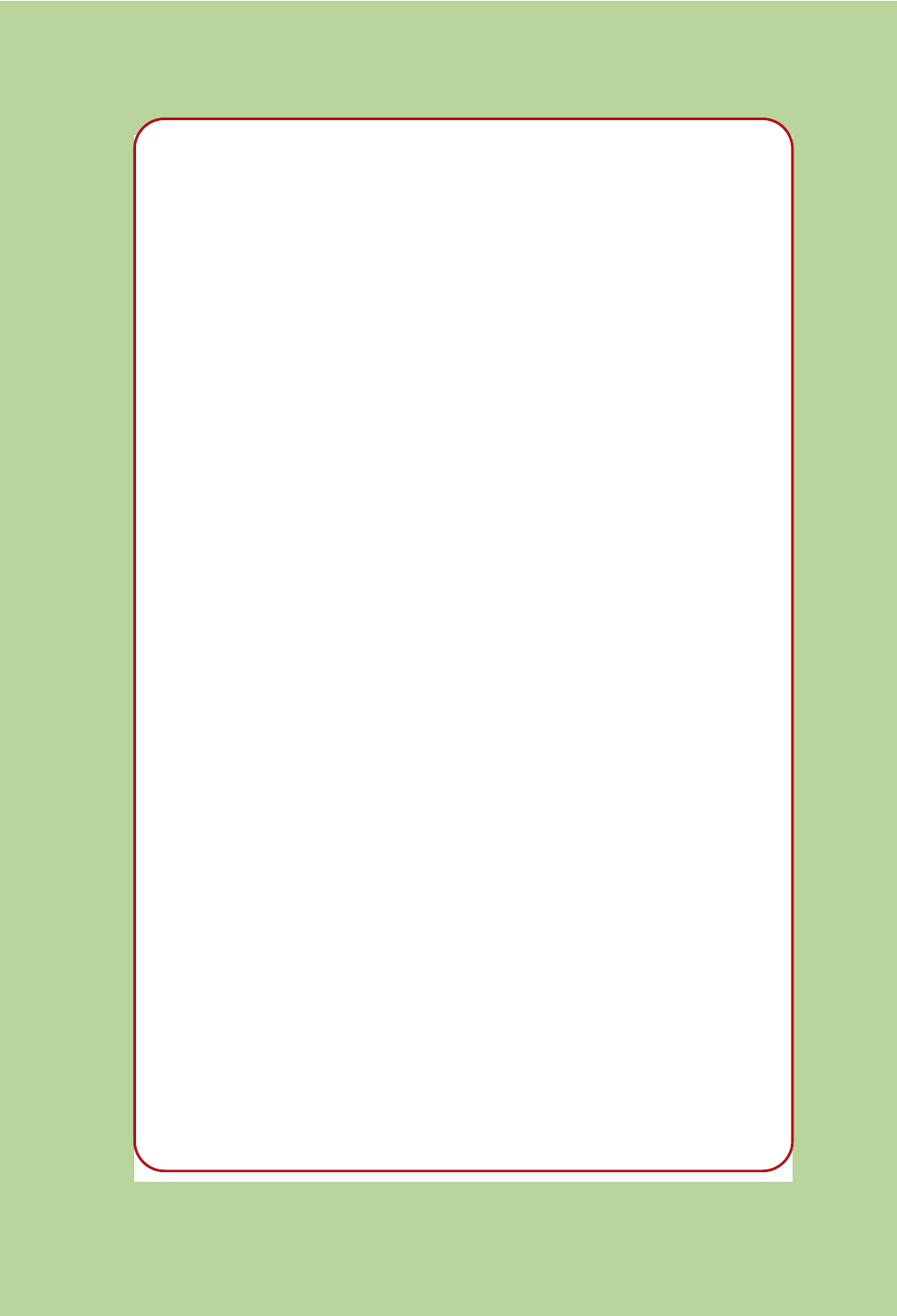## சுற்றுச்சூழல், காலநிலை மாற்றம் மற்றும் வனத்துறை 2021 –2022 ஆம் ஆண்டிற்கான அறிவிப்புகள் வனம்

1. வன விலங்குகளுக்கான அவசர சிகிச்சை மற்றும் மறுவாழ்வு தேவைகளுக்கென, மூன்று உயர் வனவிலங்கு சிகிச்சை மற்றும் மறுவாழ்வு மையங்கள் கோயம்புத்தூர், திருநெல்வேலி மற்றும் திருச்சிராப்பள்ளி மாவட்டங்களில் ஏற்படுத்தப்படும்.

வனந்களை விட்டு வெளியே வரும் காயமடைந்த வன விலங்குகளுக்கு அவசர மருத்துவ சிகிச்சை அளிக்கவும், அவற்றினை மீட்டு, மறுவாழ்வு அளிக்கவும் வன விலங்குகளுக்கான அவசர சிகிச்சை மற்றும் மறுவாழ்வு கோயம்புக்தூர், மையங்கள் திருநெல்வேலி **கிருச்சிராப்பள்ளி** மற்றும் மாவட்டங்களில் ஏற்படுக்கப்படும்.

கருத்தரங்குகள், இம்மையங்கள் மூலமாக விரிவுரைகள் மற்றும் விழிப்புணர்வு **நிகழ்ச்சிகள்** நடத்தப்படும். இடம்பெயர்ந்து போன்றவையும் இன்னலுக்கு உள்ளாகும் வன உயிரினங்களை மீட்டு, சிகிச்சை மற்றும் மறுவாழ்வு அளிக்கும் பணியில் ஈடுபடும் களப்பணியாளர்கள் உரிய நெறிமுறைகள் மற்றும் வழிகாட்டுதல்களை பின்பற்றவும் இந்நிகழ்ச்சிகள் உதவிபுரியும்.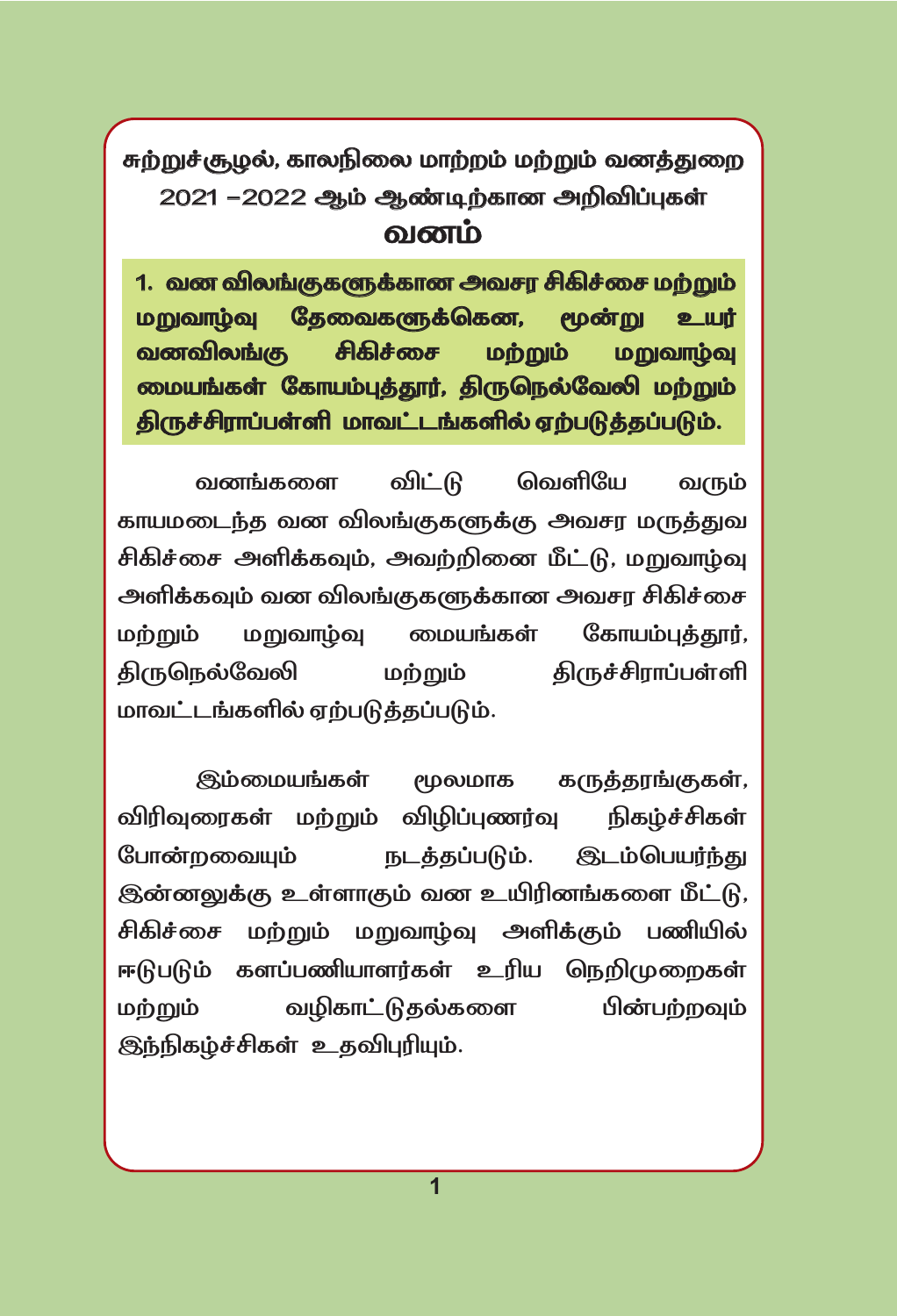2. தற்போதுள்ள வனத்துறையின் தேவைகள் மற்றும் சிறந்த மேலாண்மைக்கென தமிழ்நாடு வனத்துறை நடவடிக்கைகள் மின்னணுமயமாக்கப்படும்.

வன மற்றும் வன உயிரின வாழ்விடங்களை திறம்பட மேலாண்மை செய்ய வலுவான புவிசார் தகவல்கரவினை நோக்கில் உருவாக்கும் வனத்துறையின் நடவடிக்கைகளை கமிம்நாடு மின்னணுமயமாக்க கிட்டமிடப்பட்டுள்ளது. இதன் மூலம் திட்ட உருவாக்கம், கண்காணிப்பு மற்றும் கூர்ந்தாய்வு போன்றவற்றிற்குத் கேவையான குல்லியமான, நம்பகமான மற்றும் வெளிப்படைக்கன்மையுடன் கூடிய ககவல் காவ கிடைக்க வழிவகை செய்யப்படும்.

இக்கிட்டக்கின் மூலம் கீழ்க்கண்ட முக்கிய பணிகள் மேற்கொள்ளப்படும் :

- வனத்துறைக்கான ஒருங்கிணைந்த புவிசார் குகவல்கரவு ஏற்படுக்கப்படும்.
- வனங்களை நிலையாக மேலாண்மை செய்ய இரண்டாண்டுகளுக்கு ஒரு முறை வன அளவீடு செய்தல், சரிபார்ப்பு வளங்களை அமைப்பினை உருவாக்குதல்.
- வனத்துறை நடவடிக்கைகளை முழுவதுமாக மின்னணுமயமாக்குதல்.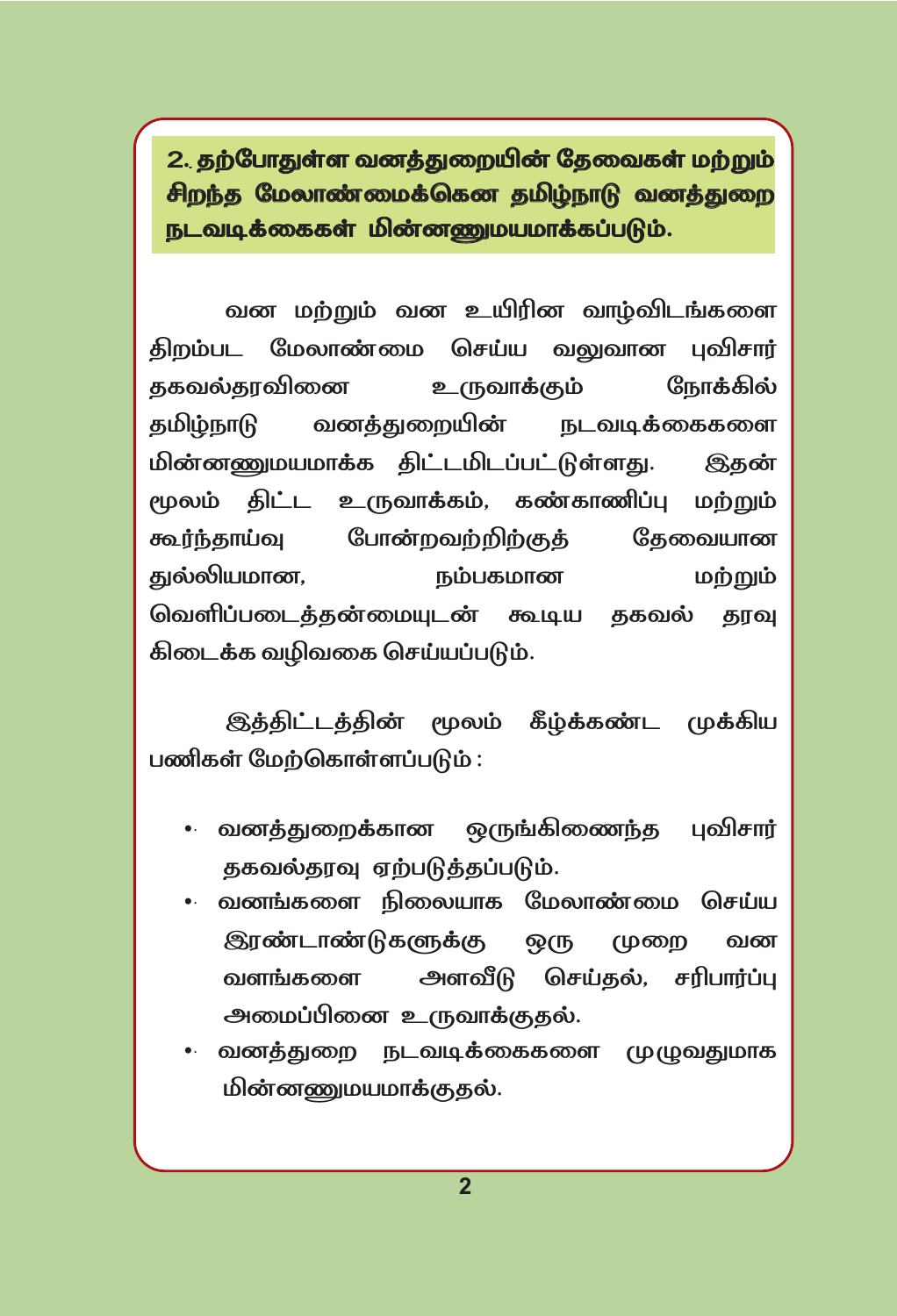வன உயிரின வழித்தடங்கள், சூழல் தாக்க மண்டலங்கள், ஈரநிலங்கள், வனப்பகுதிகள் மற்றும் உயிரின வாழ்விடங்களில் தாக்கத்தை வன ஏற்படுத்தும் மண்டலங்கள் போன்றவற்றினை வரையறுக்கவும் இது உதவிபுரியும்.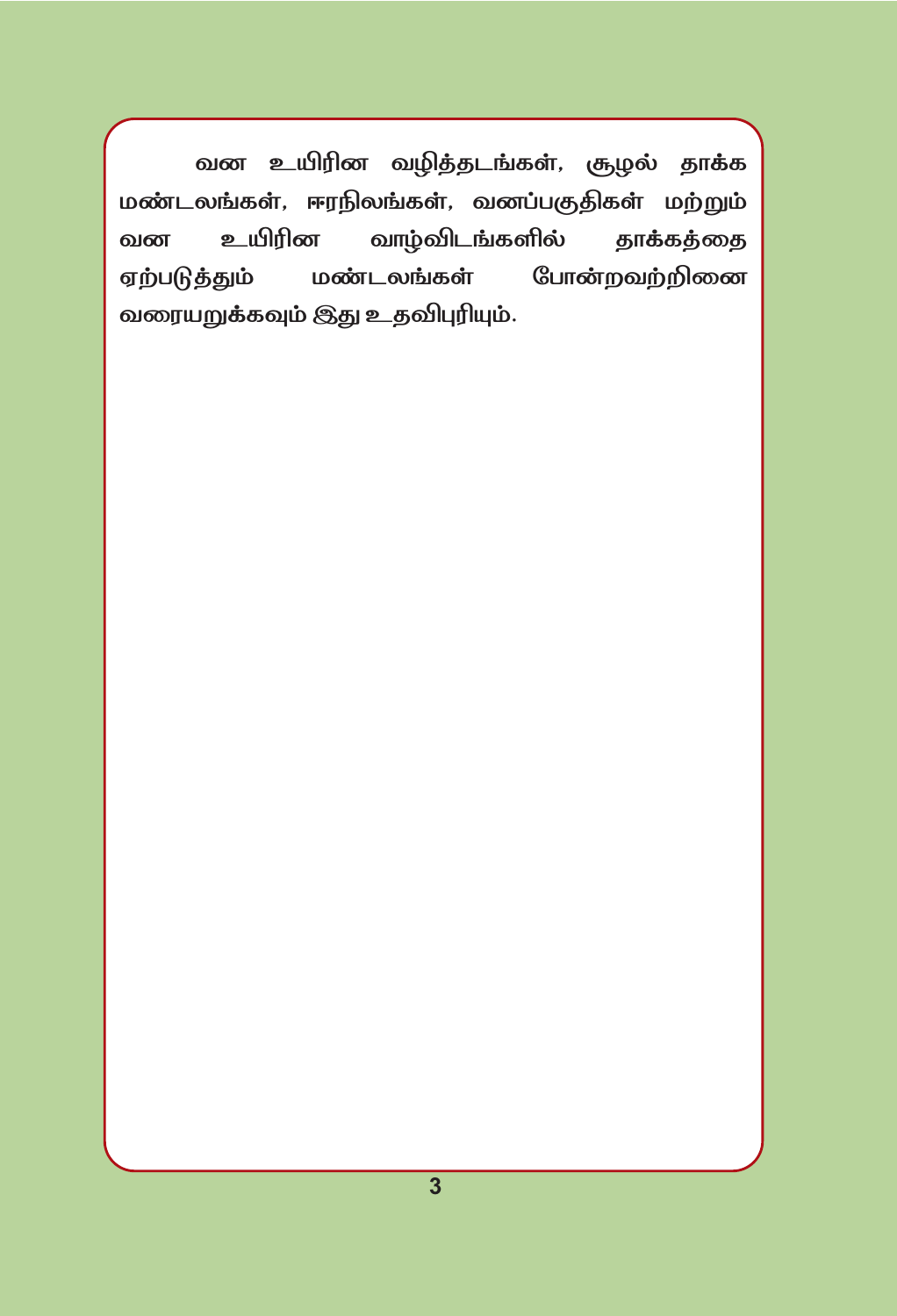உயிரினங்களால் ஏற்படும் З. வன பாதிப்புகளுக்கான நிவாரணத் தொகை உயர்த்தி வழங்கப்படும்.

வன உயிரின மனிக மோதலைத் தடுக்க பல்வேறு நடவடிக்கைகளை இந்த அரசு மேற்கொண்டு வருகிறது. இருப்பினும் மனித உயிரிழப்புகள், காயம் அடைதல் போன்ற சேதங்களைத் தவிர்க்க இயலாமல் போகிறது. எனவே, வனவிலங்கு தாக்கி உயிரிழந்தோர் நிரந்தர இயலாமை குடும்பங்களுக்கும், ஏற்படும் நேர்வுகளில் தற்போது வழங்கப்பட்டு வரும் நிவாரணத் தொகையான ரூ.4.00 இலட்சம், ரூ.5.00 இலட்சமாக அதிகரிக்து வழங்கப்படும். இந்த ஆண்டு வன விலங்குகளால் ஏற்பட்ட உயிரிழப்பு, காயம் மற்றும் பயிர்ச்சேகம் போன்றவற்றிற்கு வழங்கப்பட வேண்டிய நிலுவைக் கொகை மற்றும் இந்த ஆண்டு தொகைக்கென ரூ.10.00 கோடி நிவாரணக் நிதி ஒதுக்கீடு செய்யப்படும்.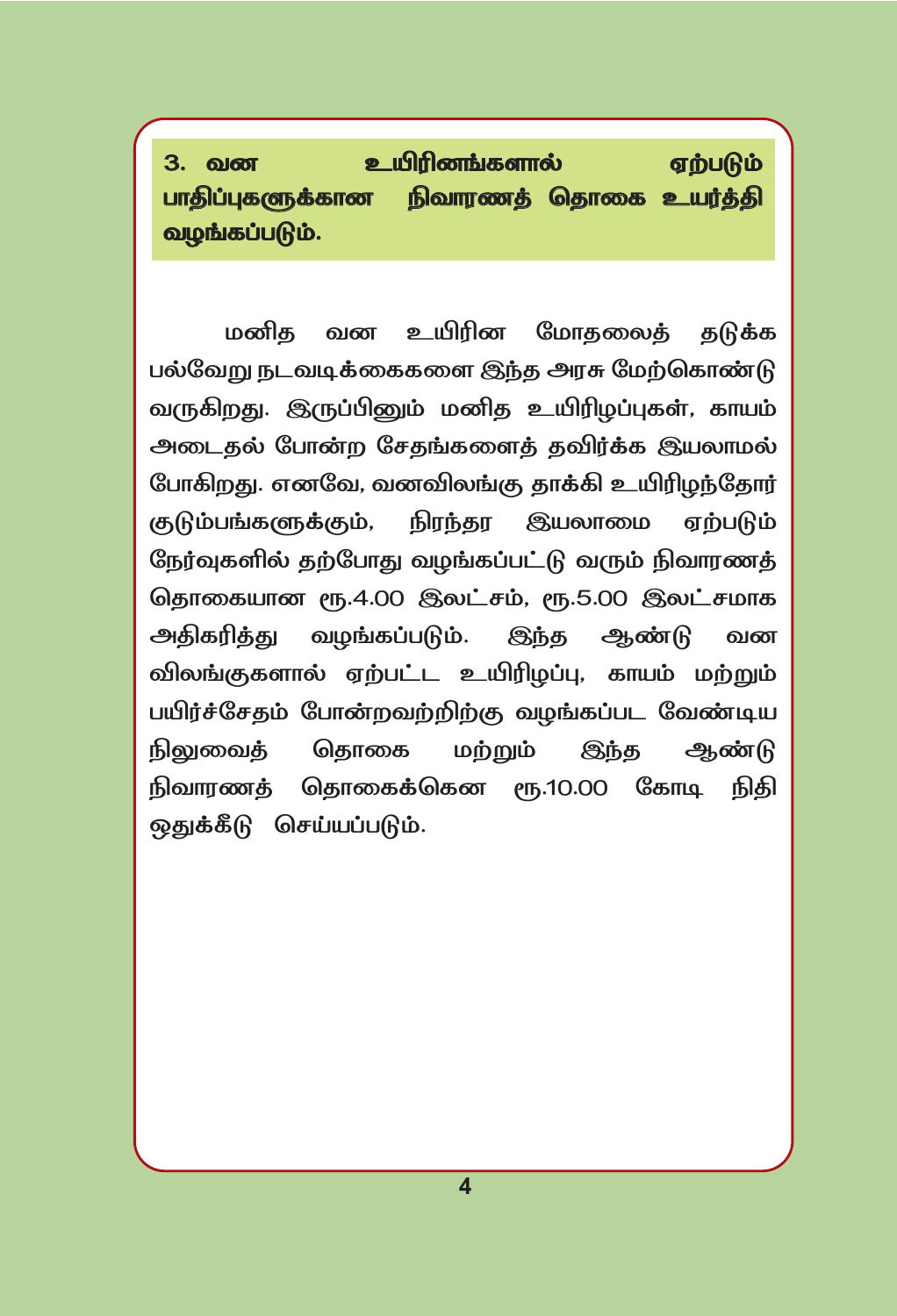தென்மாவட்ட பாதுகாக்கும் யாணைகள்

யாணைகள்

பொருட்டு

காப்பகம்

4. தமிழ்நாட்டில் வாழ்விடங்களை **அகத்தியர்மலை** ஏற்படுத்தப்படும்.

தமிழ்நாட்டில் தற்போது நீலகிரி, கோயம்புத்தூர், கிருவில்லிப்புக்காரில் <u> அணைமலை</u> மற்றும் யானைகள் பாதுகாப்பிற்கென்று யானைகள் காப்பகம் ஏற்படுத்தப்பட்டு, யானைகள் திட்டம் மூலம் வாழ்விட மேம்பாட்டுப் பணிகள் மேற்கொள்ளப்படுகின்றன. இதைப் போல், ஆசிய யானைகள் அவற்றின் வாழ்விடங்களை மேலும் சிறப்பாக மேலாண்மை செய்யும் பொருட்டு கன்னியாகுமரி, திருநெல்வேலி மற்றும் தென்காசி மாவட்டத்திலுள்ள யானைகளின் வன வாழ்விடங்களை உள்ளடக்கி தமிழ்நாட்டின் ஐந்தாவது யானைகள் காப்பகமாக அகக்கியர்மலை யாணைகள் காப்பகம் ஏற்படுத்தப்படும். இதன்மூலம் ஒருங்கிணைந்த யானைகள் வாழ்விட மேம்பாட்டுத் திட்டங்கள் செயல்படுத்தப்படும்.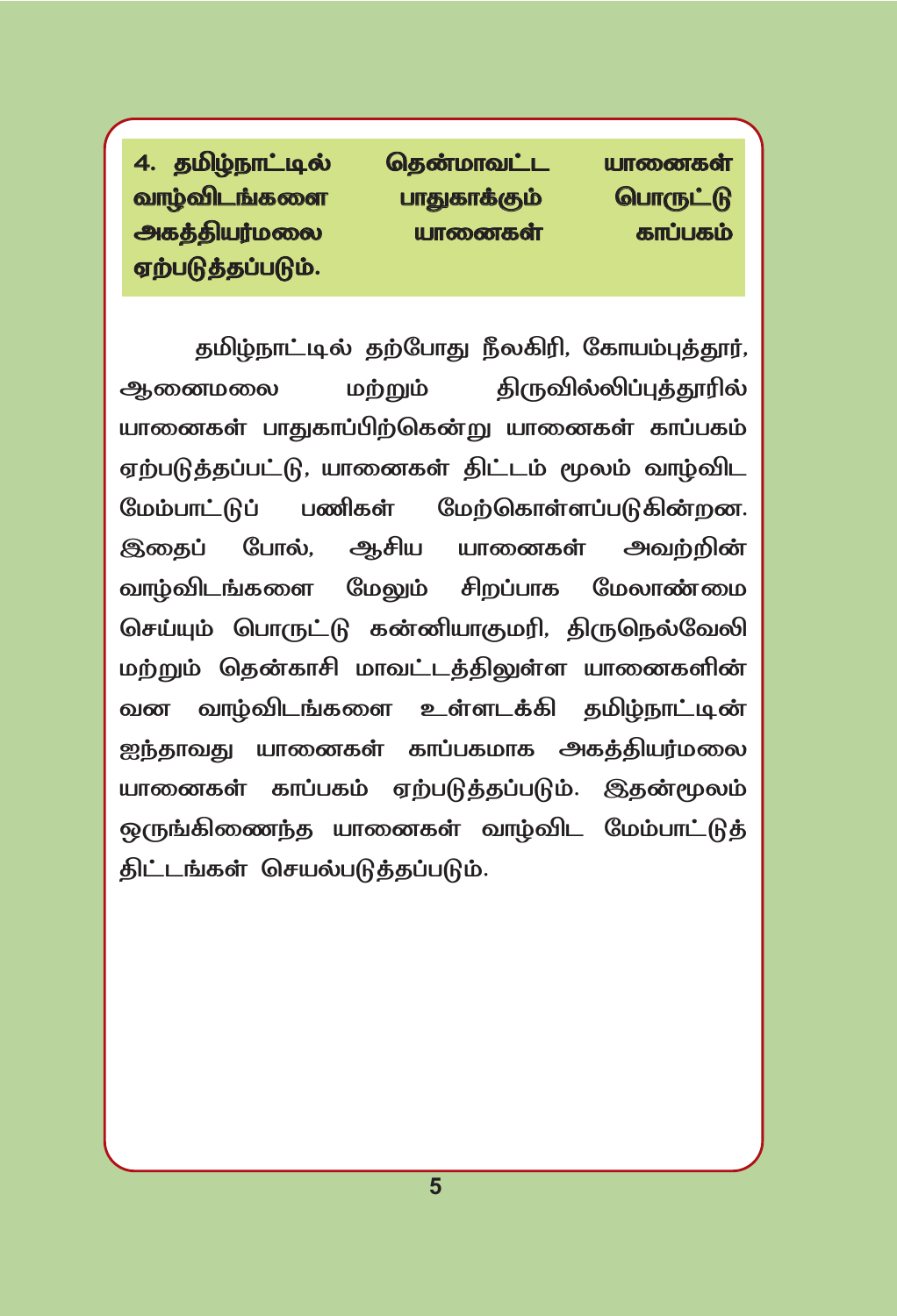5. தமிழ்நாட்டில் அழிந்து வரும் நிலையிலுள்ள மிக அரிதான கடற்பசு (Sea Cow) இனத்தையும் அதன் கடல் வாழ்விடங்களையும் பாதுகாக்கும் பொருட்டு, "கடற்பசு பாதுகாப்பகம்" மன்னார் வளைகுடா, பாக் விரிகுடா பகுதியில் ஏற்படுத்தப்படும்.

மன்னார் வளைகுடா மற்றும் பாக் கடற்பகுதியில் காணப்படும் கடற்பசு என்பது மிக அரிய வகை கடல்வாழ் பாலூட்டியாகும். கடல்மாசு மற்றும் கடற்புல் படுகைகள் அழிக்கப்படுவதால் இந்த இனம் அழிவைச் சந்தித்து வருகிறது. இதைப் பாதுகாக்கும் பொருட்டு, இந்தியாவில் முதன் முறையாக "கடற்பசு பாதுகாப்பகம்" இப்பகுதியில் சமூக பங்களிப்புடன் ஏற்படுத்தப்படும். குமிழ்நாட்டின் வளமையான கடல்வாழ் உயிர்ப்பன்மை பாதுகாப்பிற்கு இக்காப்பகம் உதவிபுரியும்.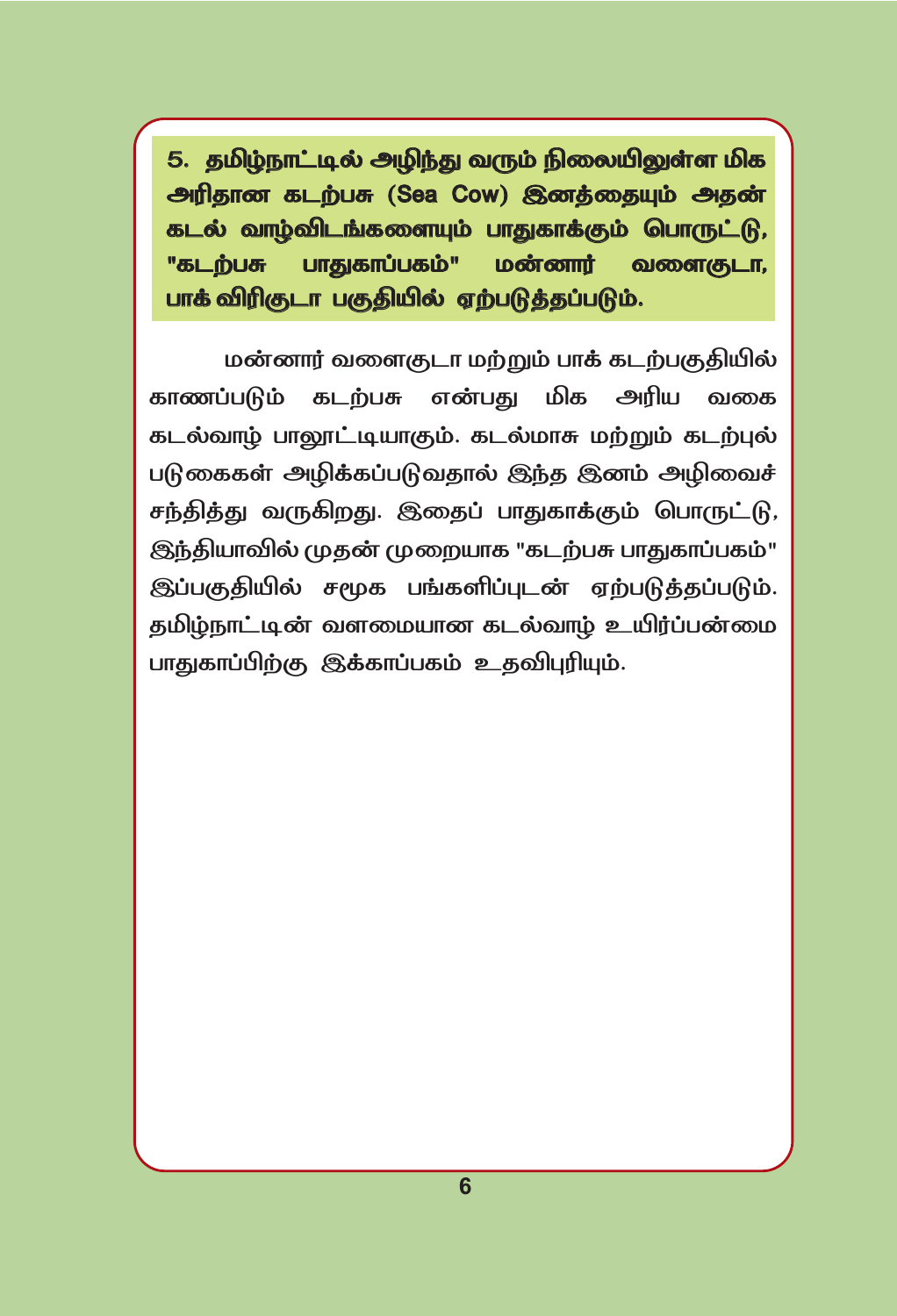6. வனத்துறையின் வனப்பாதுகாப்பு மற்றும் வனக் குற்றங்களை எளிதில் கண்டறிய மோப்பநா ${\rm d}$ பிரிவுகள் ஒவ்வொரு வனமண்டலத்திற்கும் ஏற்படுத்தப்படும்.

வனப்பகுதியில் நடைபெறும் வனவிலங்கு லேட்டை, திருட்டு மரவெட்டு உள்ளிட்ட சட்ட விரோதமான செயல்களை உடனுக்குட $\,$ கண்டறியவும், குற்ற புலனாய்விற்கு உதவியாகவுப் சிறப்பு மோப்ப நாய் பிரிவு ஒன்று ஒவ்வொ( மண்டலத்திலும் ஏற்படுத்தப்படும். இதில் நமது காலநிலைக்கு பழக்கப்பட்ட உள்ளூர் வகை நாய்க $\epsilon$ பயன்படுத்தப்படும். இதற்குரிய பயிற்சி, உரிய தேசிய பயிற்சி நிறுவனம் மூலம் அளிக்கப்படும். வனப்பாதுகாப்பை வலுப்படுத்த இந்த மோப்ப நாய் பிரி $\epsilon$ (Sniffer Dog Squad) உதவிபுரியும்.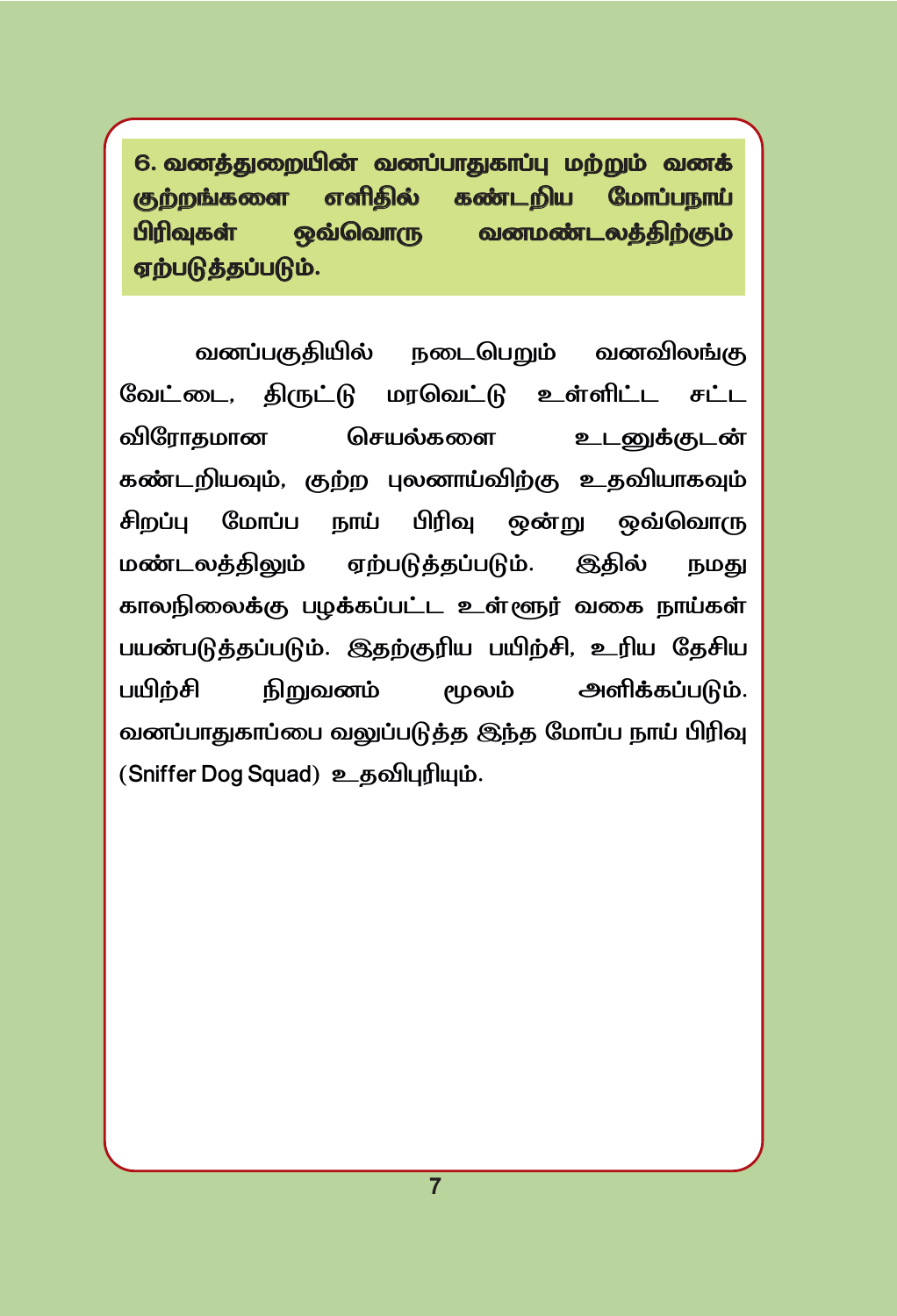மாநிலத்தில் கடல்வாம் விலங்கு வேட்டை  $\overline{7}$  . தடுத்தல் மற்றும் கடத்தல் உள்ளிட்ட கடல்வாழ் வன உயிரினக் குற்றங்களுக்கென சிறப்பு கடல்சார் உயர் இலக்குப் படை (Marine Elite ஒன்று Force) உருவாக்கப்படும்.

கடல்வாழ் விலங்குகள் கொல்லப்படுதல் மற்றும் கடத்தல் தற்போது நன்கு திட்டமிடப்பட்டதாகவும், பல மாநிலங்களுக்கிடையே உள்ள சட்ட விரோக குழுக்கள் உதவியுடனும் நடைபெறுகிறது. இதை சரியாக கண்டறியவும், புலனாய்வு செய்யவும், சிறப்பு பயிற்சி பெற்ற பணியாளர்களைக் கொண்டு கடல்சார் உயர் இலக்குப்படை (Marine Elite Force) ஒன்று ஏற்படுத்தப்படும்.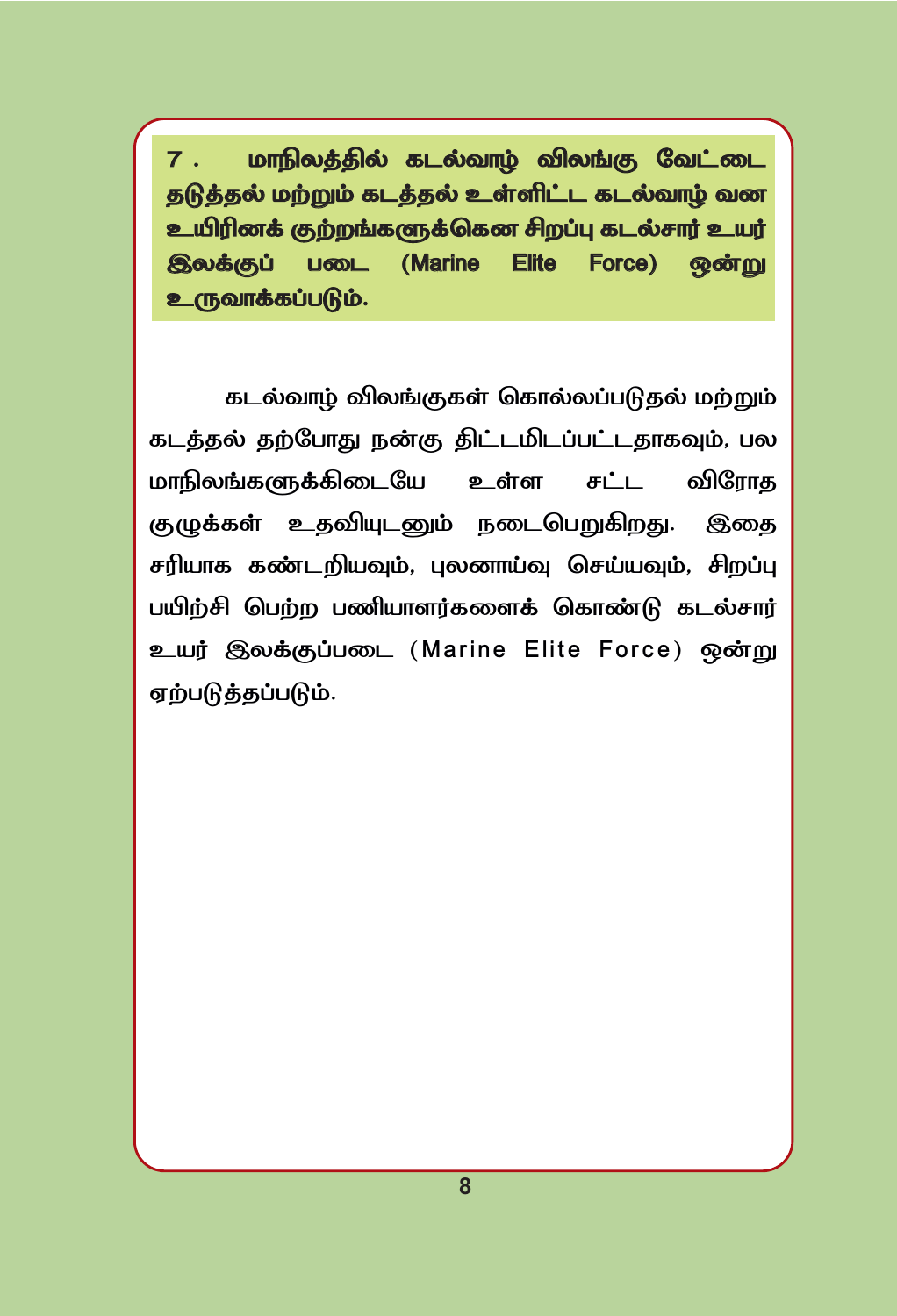தமிம்நாட்டின் வனப்பகுதிகளில் காணப்படும் 8. அந்நிய களைத் தாவரங்களை அகற்றுவது மற்றும் அவ்வாறு அகற்றப்பட்ட வனப்பகுதிகளை நல்ல வளமைக்கு கொண்டு வருவது தொடர்பாக இந்த அரசு தனிக் கொள்கை ஒன்றை வகுக்கும்.

மாநிலத்தின் பெரும்பாலான வனப்பகுதிகளில் உண்ணிச் செடி எனப்படும் லாண்டனா, சீமைக் கருவேல் உள்ளிட்ட அந்நிய களைத் தாவரங்கள் பெருமளவில் வளர்ந்து இயற்கையான வனச் சூழலையும், வன வாழ்விடங்களின் வளமையையும் வன மேலாண்மையில் பாதிக்கின்றன. இது மிகப்பெரும் சவாலாக உள்ளது. இவ்வாறான அந்நிய களைத் தாவரங்களை அகற்றுவது தொடர்பாக வல்லுநர்களுடன் விரிவாக ஆலோசனை நடத்தி, இதுதொடர்பாக அரசின் தனிக் கொள்கை ஒன்று வெளியிடப்படும்.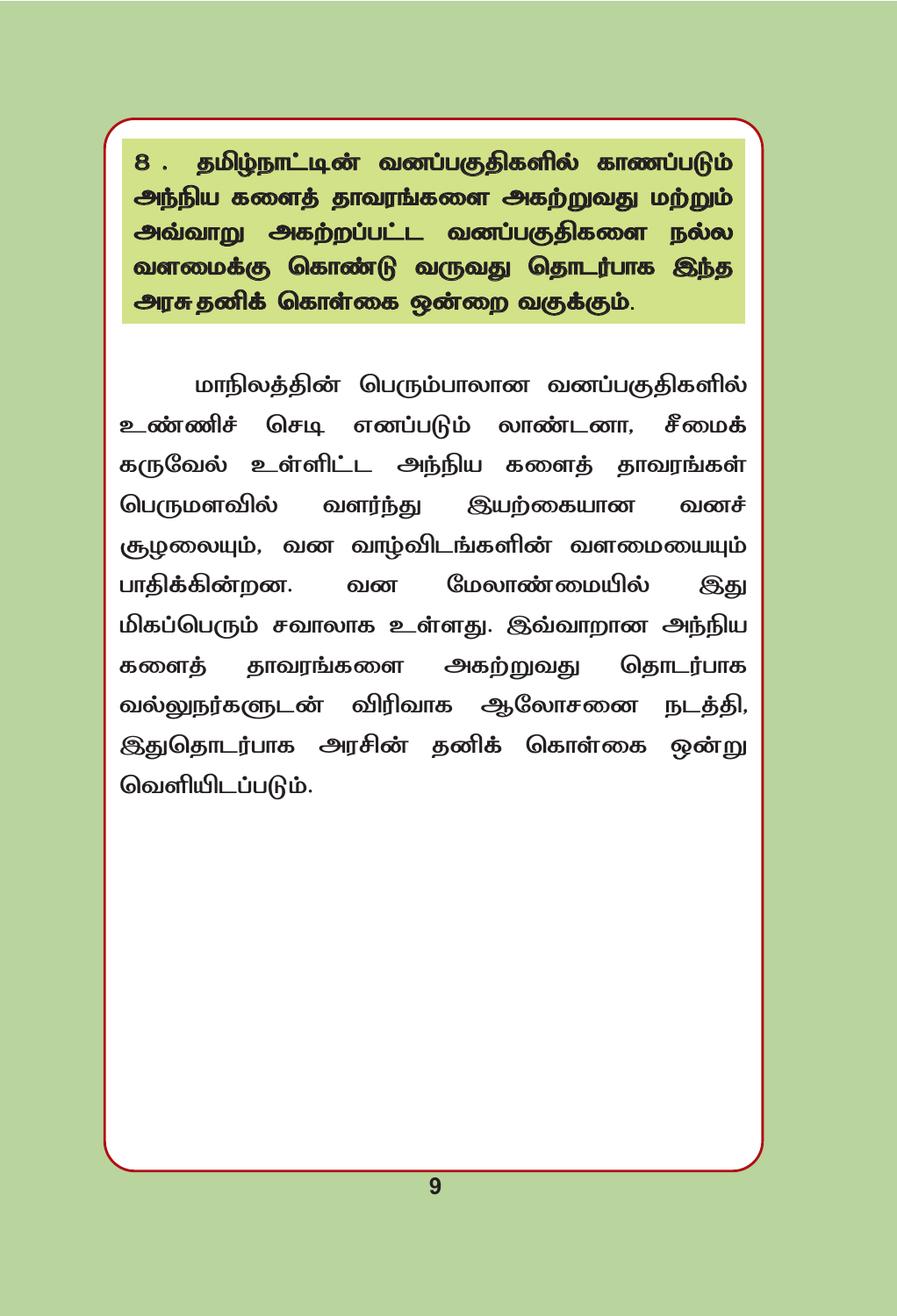9. வன ஆவணக் களஞ்சியம் மற்றும் வனத் தரவு மையம் ஒன்று ஏற்படுத்தப்படும்.

வெளியிட்டுள்ள ஆராய்ச்சி வனக்துறை கட்டுரைகள், ஆய்வுக் குறிப்பேடுகள், வன தொடர்பாக மேலாண்மை இதுவரை வெளியிடப்பட்டுள்ள ஆவணங்கள், ஆணைகள், கட்டுரைகள் அனைத்தையும் பாதுகாக்கவும், அடுத்த தலைமுறையினருக்கு எளிதில் கொண்டு செல்லவும், பொது மக்கள் வனத்துறை தொடர்பான தகவல்களை எளிதில் அறிந்து கொள்ளும் வகையிலும் "மாநில வன ஆவணக் களஞ்சியம் மற்றும் வனத் தரவு மையம்" ஒன்று ஏற்படுத்தப்படும்.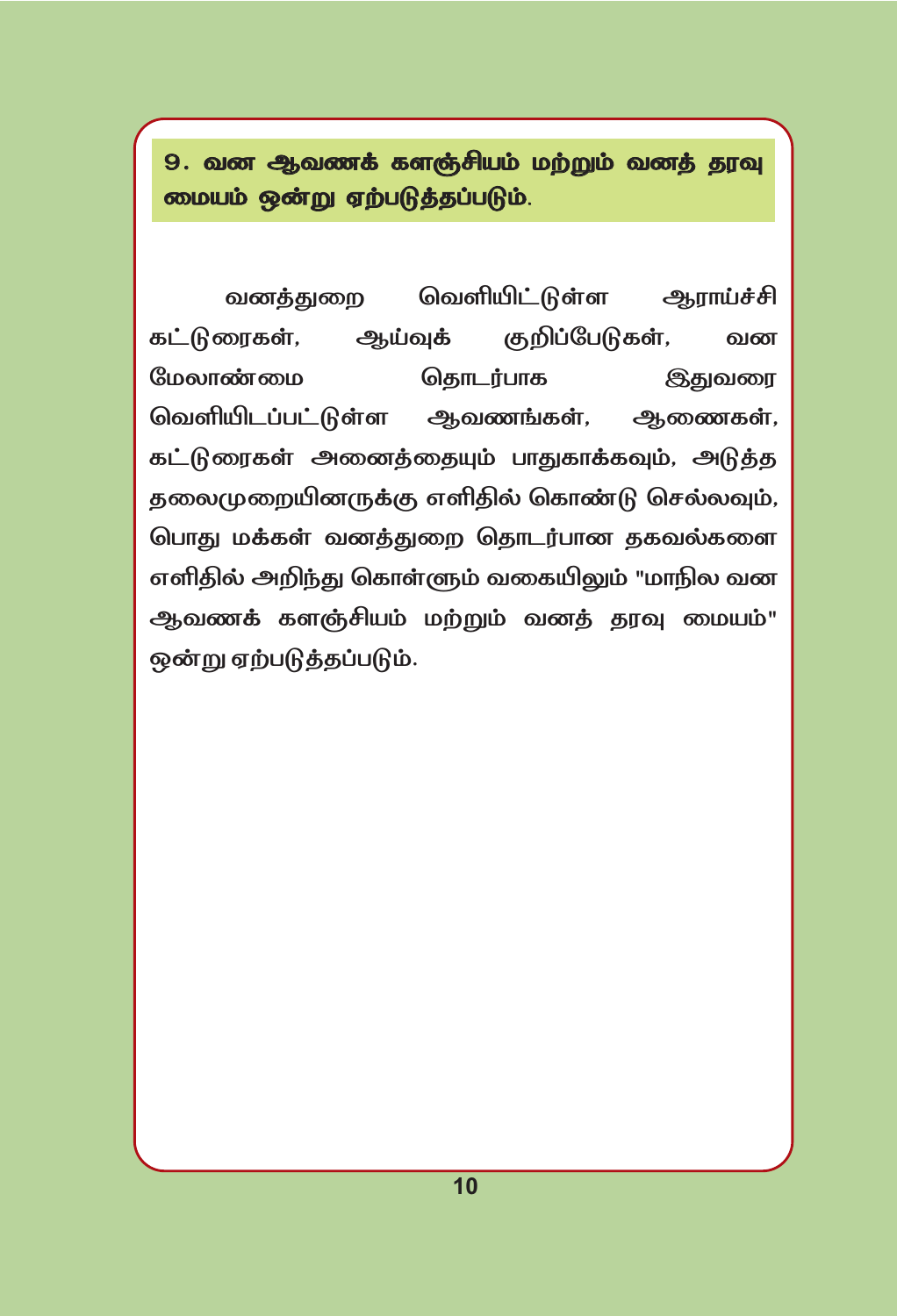10. மாநில அளவில் திட்டமிடப்பட்ட வன உயிரினக் குற்றங்களை கண்டறிந்து தடுக்க வனம் மற்றும் வன உயிரினக் குற்றங்கள் கட்டுப்பாட்டு பிரிவு ஒன்று ஏற்படுத்தப்படும்.

நான்கு மண்டல அலகுகளுடன் கூடிய வன மற்றும் வன உயிரினக் கட்டுப்பாட்டு பிரிவு பின்வரும் குறிக்கோள்களுடன் ஏற்படுத்தப்படும்.

- வன உயிரினக் • வனம் மற்றும் குற்றக் கட்டமைப்புகளின் சமீபத்திய போக்குகள் மற்றும் மாகிரிகளை கொடர்புடைய அறிந்துகொள்ளுகல்.
- பெருகி வரும் திட்டமிடப்பட்ட குற்றங்கள் என அங்கீகரிக்கப்பட்ட வன உயிரினக் கடக்கலை கட்டுப்படுத்துதல்.
- வனம் மற்றும் வன உயிரின சட்டத்தினை திறம்பட நடைமுறைப்படுத்த தகவல் தொழில்நுட்ப தீர்வுகள் மற்றும் குற்ற நுண்ணறிவு வாயிலாக வனக்குறைக்கு அதிகாரம் அளிக்கல்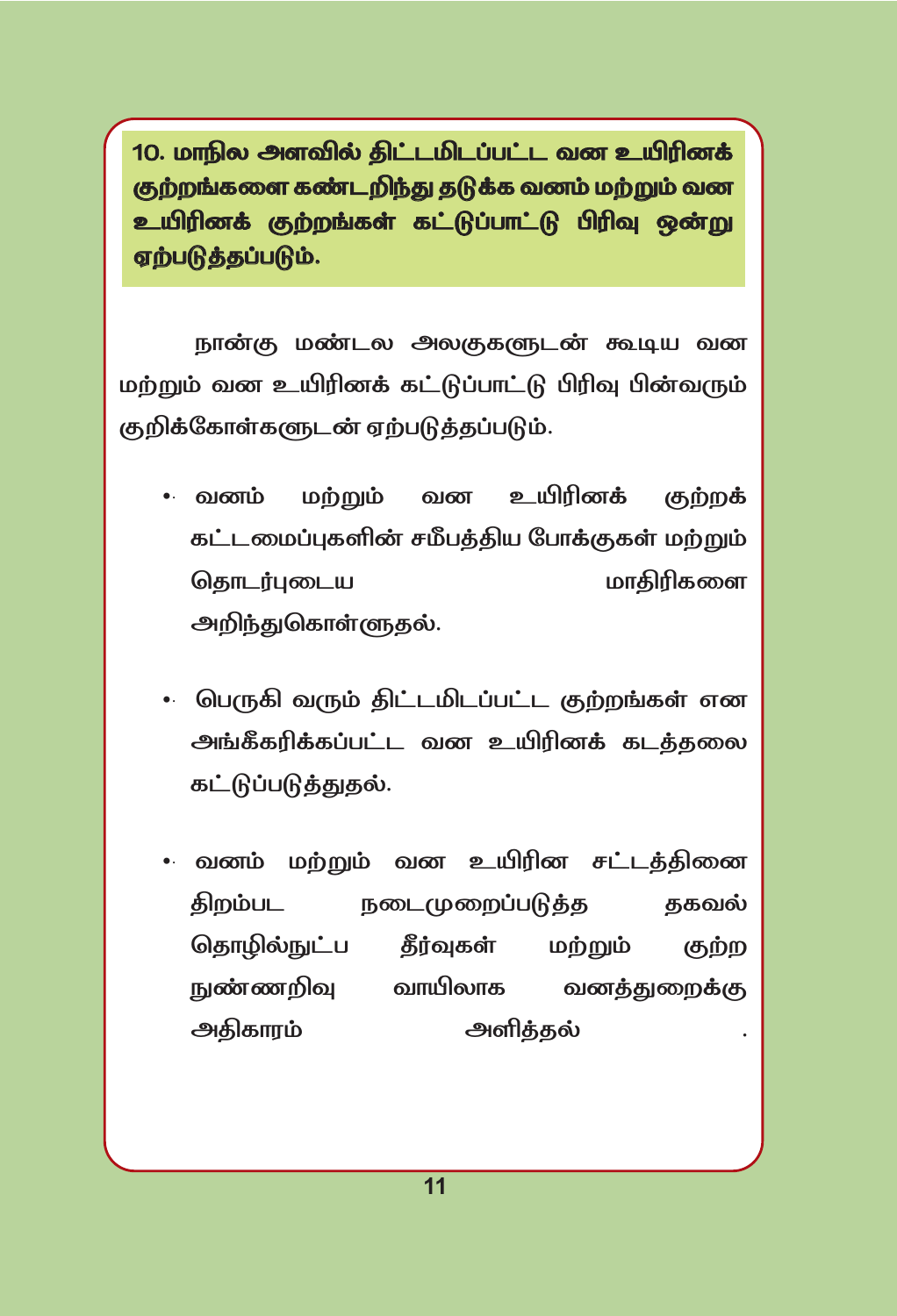வனம் மற்றும் வன உயிரினக் குற்றங்கள், வனக் குற்றவாளிகள் மற்றும் திட்டமிடப்பட்ட வன உயிரினக் கடத்தல்கள் போன்றவை குறித்த அளவிலான மாநில தகவல் தரவுகளை உருவாக்கி பராமரிக்கல்.

• சுங்கத்துறை, வருவாய் புலனாய்வுத்துறை, மாநில காவல் துறை போன்ற புலனாய்வு ிற மற்றும் மாநில அமைப்புகள் வனத்துறைகளுடன் தொடர்பு கொண்டு தகவல் தொழில்நுட்ப நடைமுறைகள் மற்றும் வனம் மற்றும் வன உயிரினக் குற்றத்தகவல்களை பகிரிந்து கொள்ளுதல்.

தற்போதைய ருழலுக்கேற்**ப** காலச் மாறிவரும் குற்றங்கள், குற்ற நடைமுறைகளுக்கேற்ப, சிறப்பாக செயலாற்ற இந்த பிரிவு உதவி புரியும்.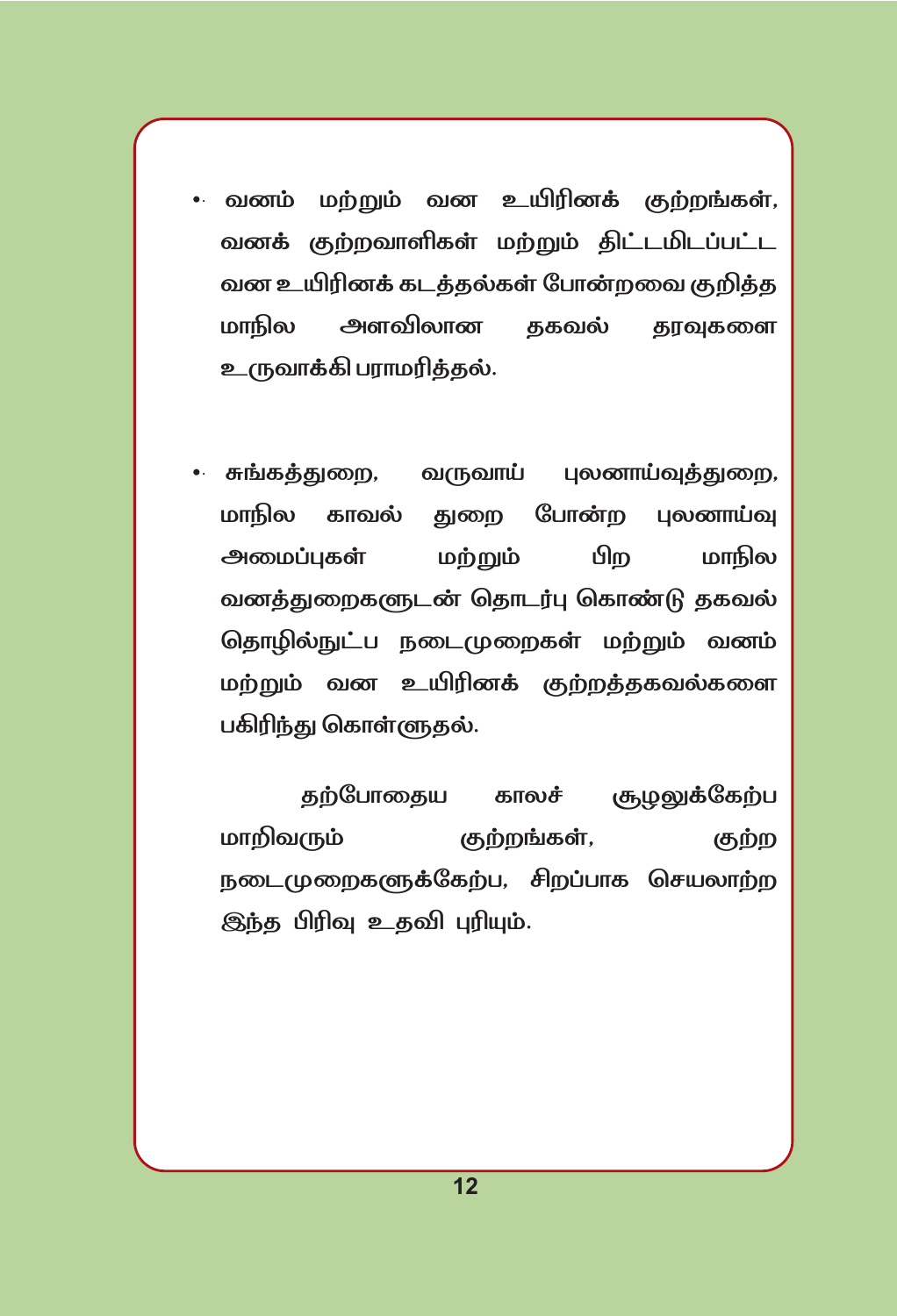11. தமிழ்நாடு தேயிலைத் தோட்டக் கழகத்தில் பணிபுரிந்து வரும் ஊழியர்களின் நீண்ட கால கோரிக்கையாக இருந்து வரும் நிலுவையிலுள்ள திருத்திய ஊதியம் இந்தாண்டு முதல் வழங்கப்படும்.

தமிழ்நாடு தேயிலைத் தோட்டக் கழகத்தில் தற்போது பணிபுரிந்து வரும் 212 பணியாளர்களுக்கு நீண்ட நாள் கோரிக்கையாக உள்ள திருத்தப்பட்ட ஊதியம் இந்த ஆண்டு முதல் அமல்படுத்த நடவடிக்கை மேற்கொள்ளப்படும். இதற்கென இந்த நிதியாண்டில் ரூ.6.00 கோடி ஒதுக்கீடு செய்யப்படும்.